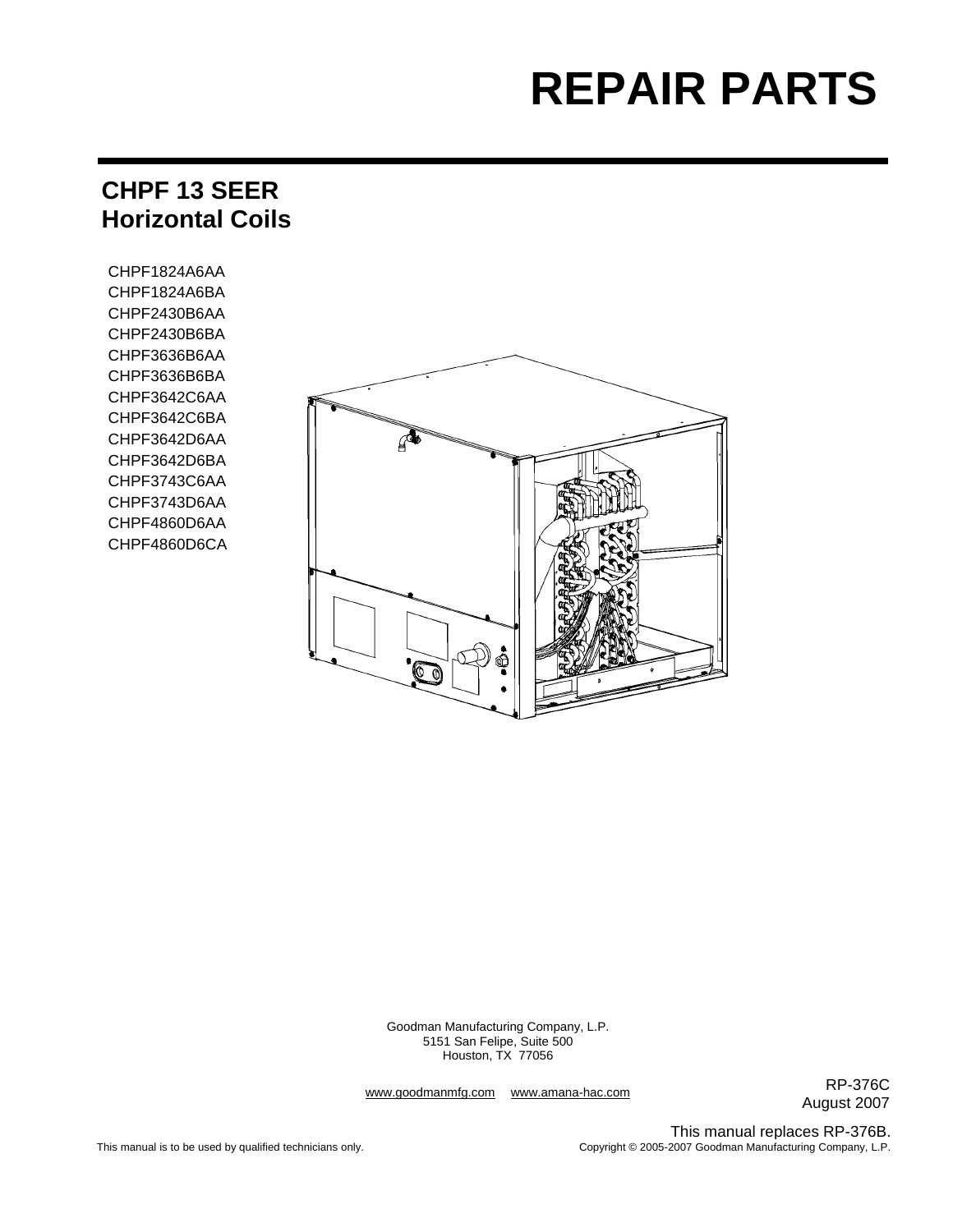### **Index**

| <b>Functional Parts List</b>  |  |
|-------------------------------|--|
| <b>Illustration and Parts</b> |  |

*Views shown are for parts illustrations only, not servicing procedures*

Rev. C: Added models CHPF1824A6BA, CHPF2430B6BA, CHPF3636B6BA, CHPF3642C6BA, CHPF3642D6BA, CHPF3743C6AA, CHPF3743D6AA, CHPF4860D6CA.

AR - As Required NA - Not Available NS - Not Shown 00000000 - See Note QTY - Quantity Example (QTY 3) (If Quantity not shown, Quantity = 1) M - Model Example (M1) (If M Code not shown, then part is used on all Models) **Text Codes:**

#### **Expanded Model Nomenclature:**

 Example M1 - Model#1 M2 - Model#2 M3 - Model#3

Goodman Manufacturing Company, L.P. is not responsible for personal injury or property damage resulting from improper service. Review all service information before beginning repairs.

Warranty service must be performed by an authorized technician, using authorized factory parts. If service is required after the warranty expires, Goodman Manufacturing Company, L.P. also recommends contacting an authorized technician and using authorized factory parts.

Goodman Manufacturing Company, L.P. reserves the right to discontinue, or change at any time, specifications or designs without notice or without incurring obligations.

For assistance within the U.S.A. contact: Consumer Affairs Department Goodman Manufacturing Company, L.P. 7401 Security Way Houston, Texas 77040 877-254-4729-Telephone 713-863-2382-Facsimile

International Division Goodman Manufacturing Company, L.P. 7401 Security Way Houston, Texas 77040 713-861-2500-Telephone 713-863-2382-Facsimile For assistance outside the U.S.A. contact: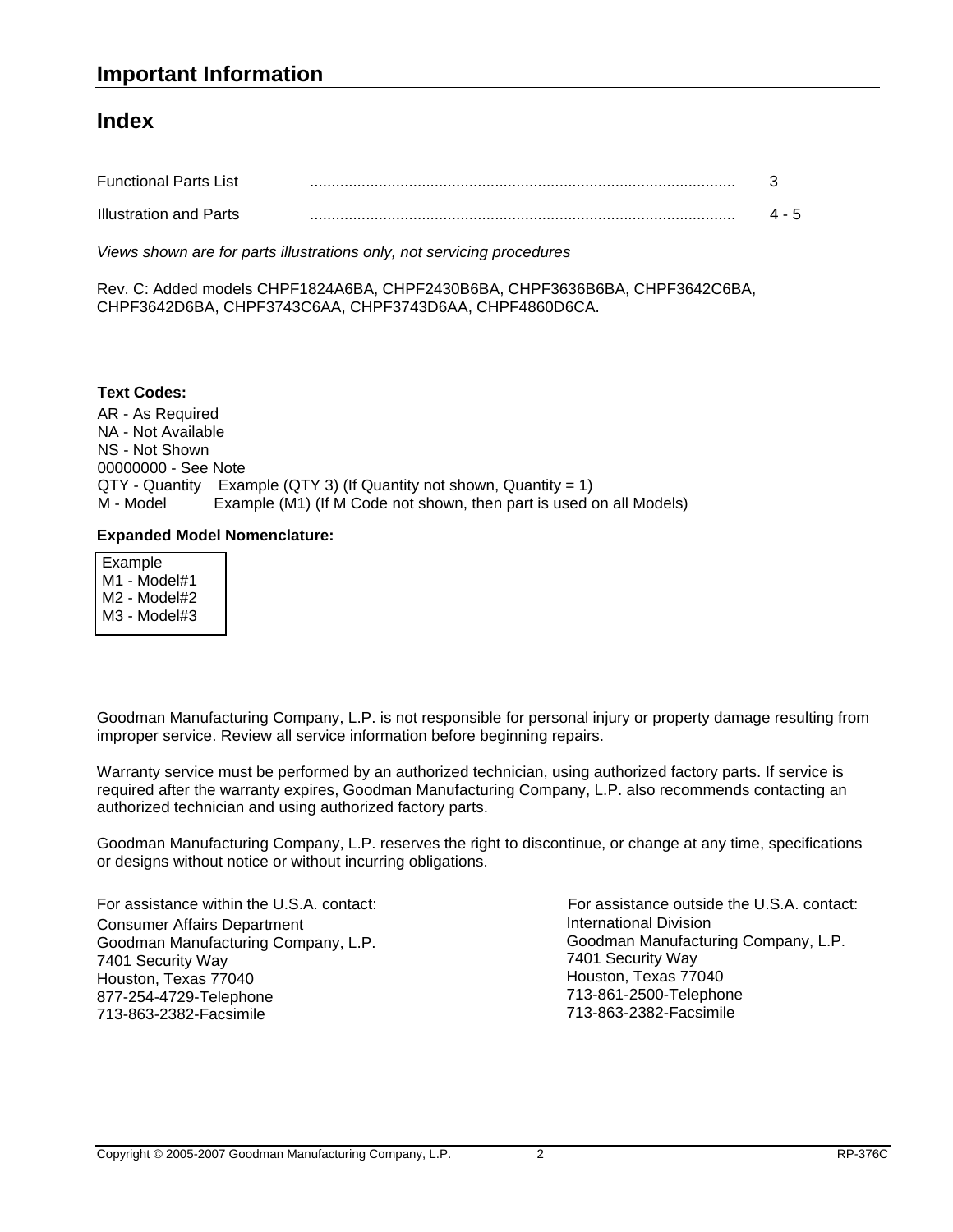## **Functional Parts**

# **Part**

| .           |                              |                             |
|-------------|------------------------------|-----------------------------|
| No:         | <b>Description:</b>          |                             |
|             |                              | Expanded Model Nomenclature |
| 0270D00093  | TUBING ASSY, EVAP COIL (M8)  | M1 - CHPF1824A6AA           |
| 0270D00010P | TUBING ASSY, EVAP COIL (M3)  | M2 - CHPF1824A6BA           |
|             |                              | M3 - CHPF2430B6AA           |
| 0270D00011P | TUBING ASSY, EVAP COIL (M5)  | M4 - CHPF2430B6BA           |
| 0270D00012P | TUBING ASSY, EVAP COIL (M7)  | M5 - CHPF3636B6AA           |
| 0270D00013P | TUBING ASSY, EVAP COIL (M9)  | M6 - CHPF3636B6BA           |
| 0270D00014P | TUBING ASSY, EVAP COIL (M13) | M7 - CHPF3642C6AA           |
| 0270D00094  | TUBING ASSY, EVAP COIL (M2)  | M8 - CHPF3642C6BA           |
| 0270D00096  | TUBING ASSY, EVAP COIL (M4)  | M9 - CHPF3642D6AA           |
| 0270D00097  | TUBING ASSY, EVAP COIL (M10) | M10 - CHPF3642D6BA          |
| 0270D00141  | TUBING ASSY, EVAP COIL (M14) | M11 - CHPF3743C6AA          |
| 0270D00009P | TUBING ASSY, EVAP COIL (M1)  | M12 - CHPF3743D6AA          |
|             |                              | M13 - CHPF4860D6AA          |
| 0270D00114  | TUBING ASSY, EVAP COIL (M6)  | M14 - CHPF4860D6CA          |
| 0270D00138  | TUBING ASSY, EVAP COIL (M11) |                             |
| 0270D00137  | TUBING ASSY, EVAP COIL (M12) |                             |

#### **SPECIAL PARTS**

BT1787000 VALVE CORE

| $IO-285B$ | INSTALLATION INSTRUCITONS  |
|-----------|----------------------------|
| PKC-00X   | PISTON KIT CHART           |
| RP-376C   | <b>REPAIR PARTS MANUAL</b> |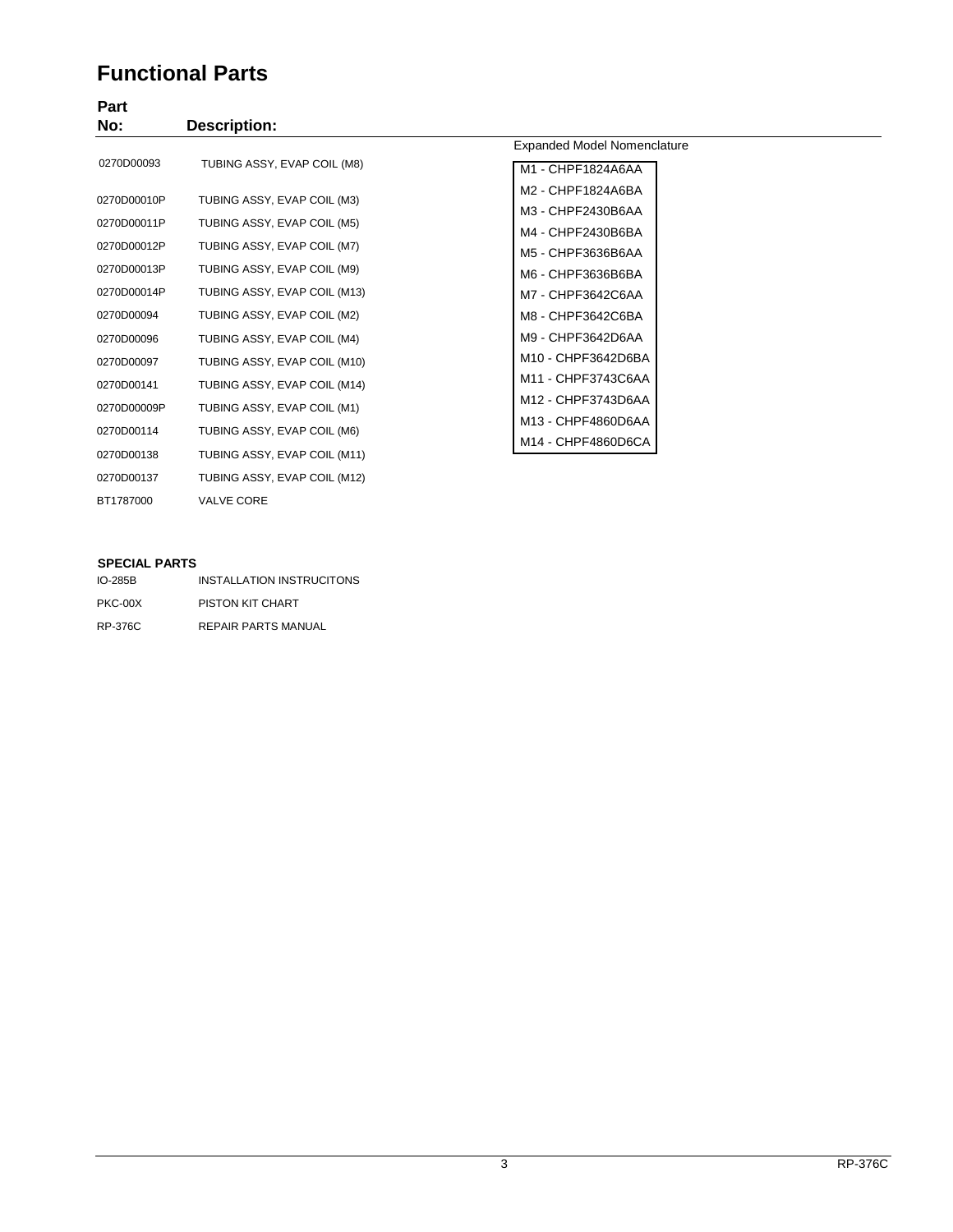# **Coil Assembly**